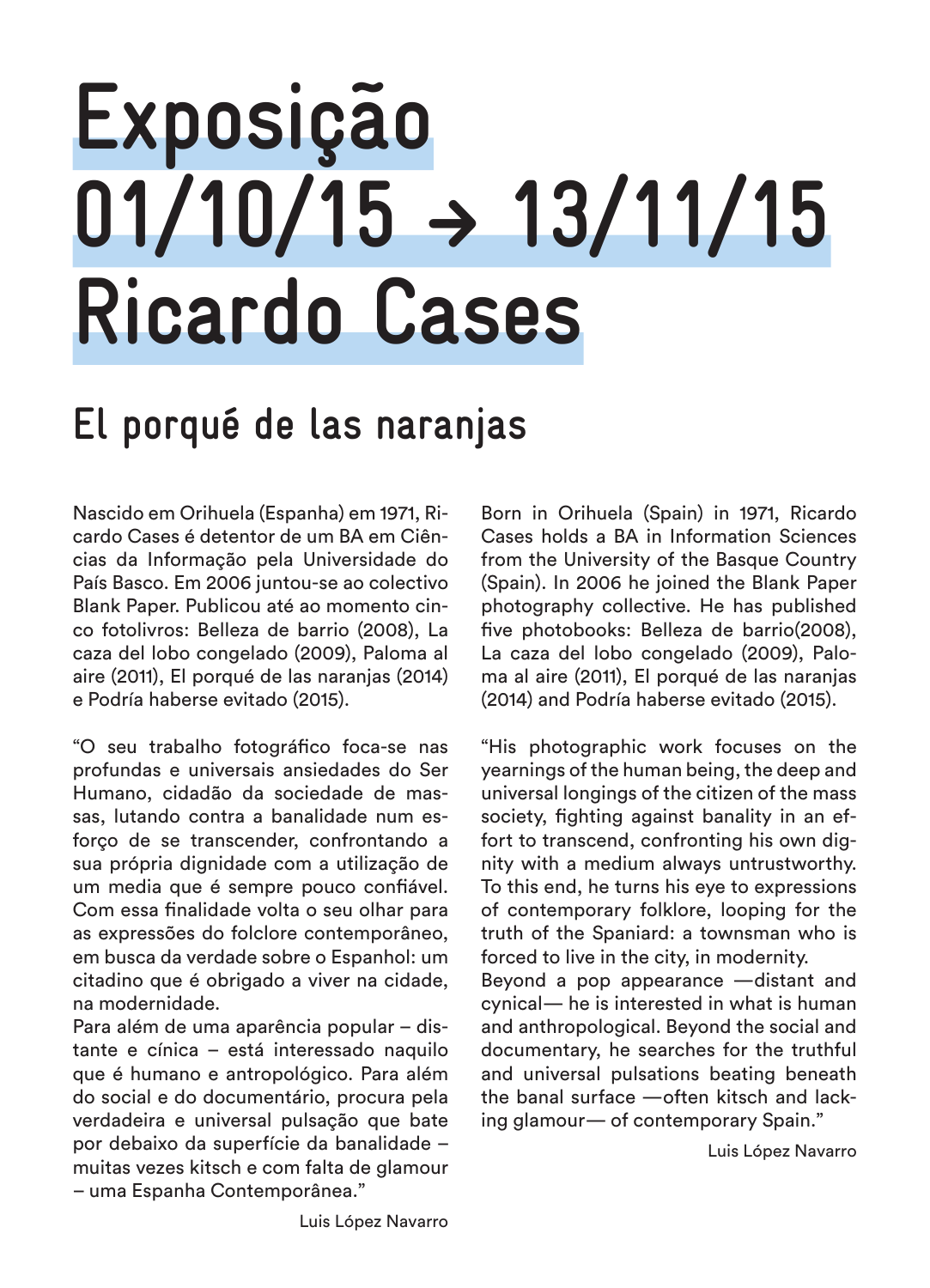### **The mechanics of chaos**

I have seen a river in Paris / next to the grey tower / I have seen an umbrella ripped open / all of the mechanisms

Antònia Font

At first sight, here and now, one would think of reality as a chaotic and anarchic progression. Some kind of illogical, unpredictable and messy disaster. If things really have any kind of logic to them, it lays well hidden behind a curtain of banality so thick as to make it invisible.

However, at some very exceptional moments, life relaxes and reveals itself; the automaton lets its bowels be seen and its mechanism becomes momentarily evident as a logic of chaos that explains everything to us. These are ephemeral moments that go by unnoticed and disappear immediately, without anybody witnessing the epiphany.

Then sociologists and psychologists will come forth with all of their explanations, along with economical theories and anthropological investigations. They will all wonder: what is man? What does it mean to be Spanish? How did we get to this? Does Good exist? And what about ethics? Is there an order to things? Is there any salvation for us as a people? As individuals? They will put forward hypothesis without knowing that a lot of these questions have already been answered, while no-one was looking, in those brief flashes during which the secret mechanics of chaos showed themselves mockingly and unnoticed.

#### **Documenting the Invisible**

There comes a time for a photographer when documenting visible reality is not enough any more. To document the surface is to document symptoms, consequences, it is to get there late. When one wants to really investigate the life that surrounds us, it becomes necessary to find a way of documenting the not visible, the essential. The mechanisms.

If one ignores the surface and pays attention to the signs, in the immediate surroundings of the photographer (in this case, the fertile region of Levante - i.e. the east coast of the country - , one of the hottest spots in contemporary Spain) one can find a scale model of everything, a laboratory where these mechanisms manifest themselves freely. One does not need to go any further away to find evidence of major phenomena. "El porqué de las naranjas" (The reason of oranges) is not therefore, literally speaking, a portrait of Levante. It is a portrait of the spirit of Levante, and thus of the spirit of entire Spain.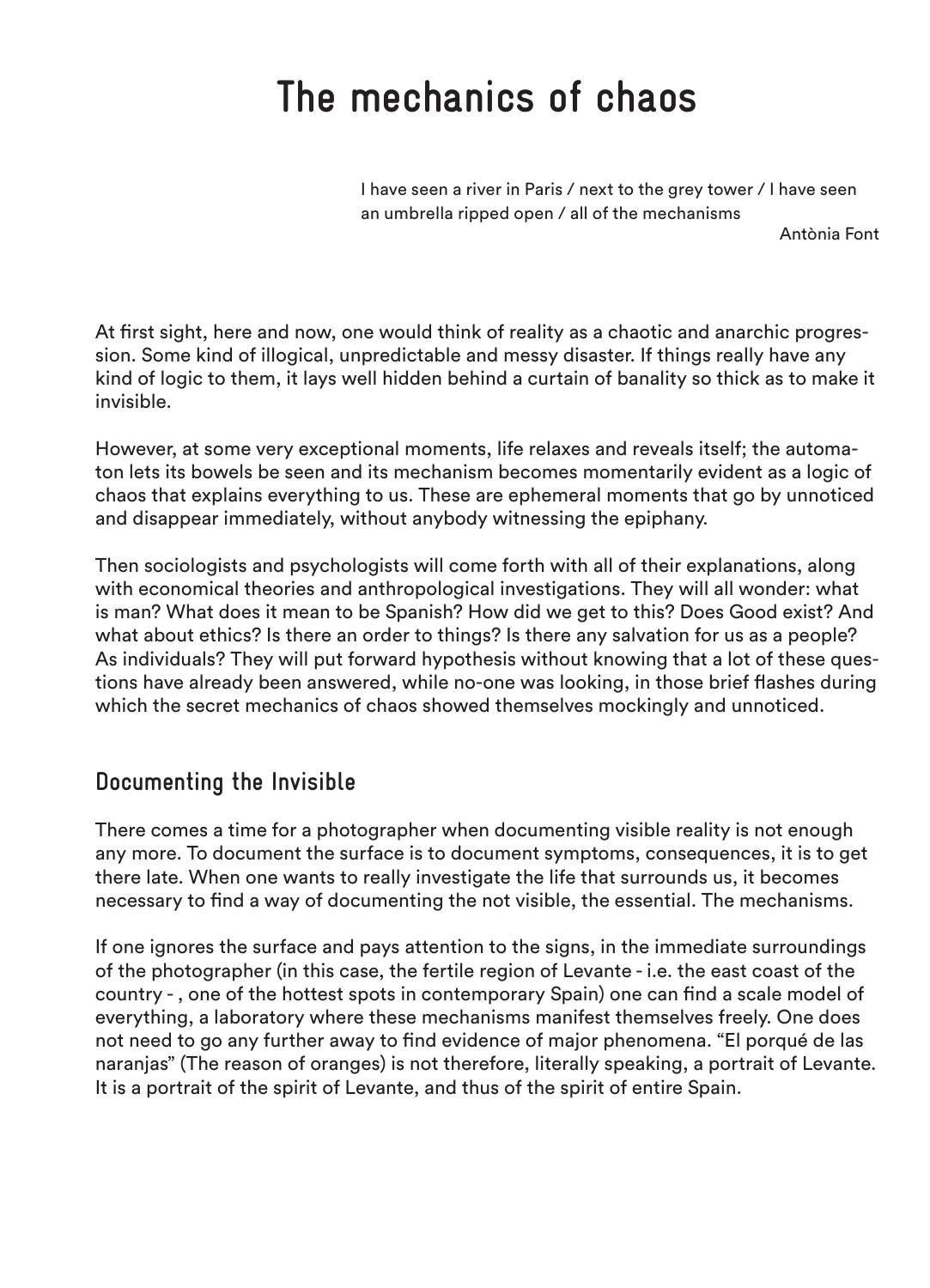#### **The procedure**

The procedure is to capture the inner logic and the connections, exactly as a nuclear physicist tries to capture Higgs boson: going out on the street and trying to hunt down the elementary particles, in order to make visible the laws that regulate the universe. The procedure is to go out and hunt ghosts that only the camera can reveal.

"To dress the Idea in a sensitive form", as the Symbolist poets did, but with a fundamental difference: this is not about building images, but about recognizing them. Photographs don't mean to say anything, but they end up doing it all the same. The procedure is that of always walking with one's eyes open, wandering around the surface waiting for that moment in which reality shows itself and then capture it. It is to look for the outcrops of truth, something very concrete and complex that the photographer recognizes immediately. It is not about explaining it; it is not his job to give any explanations. It is enough to say: "this is what I have found. Something is going on here; there might be an answer here".

For the kind of questions that concern us, these images are the only possible answer. We must not expect from them more than they do: they have no development, we cannot extrapolate them and they don't allow us to make any conclusion. An analysis would be out of context as they establish purely photographical connections, not transferable to verbal thinking. Nevertheless when we see them we know that they are true, that they contain a key, trapped inside of a stable isotope. They are landmarks that allow us to draw our way, to open a via ferrata towards a better understanding. Captures of Higgs boson: once caught, we have proof.

#### **The Journey**

For the photographer, this process is a personal journey that requires him to erase the filters of reason, to surrender all barriers and to open his mind, tune it to the environment. It requires him to dive into the absurd and look for signs. To the trained eye, to the sensitive and alert soul, reality is something startling.

Then comes the moment to sit and observe what has been captured, to interpret and to filter, to get rid of the easily explicable and conserve only the mystery.

For the spectator the result, once it has been distilled, will be a radical and unsettling journey, an immersion into a logic deeper and mightier than reason, one that imposes its truth. The mechanics of chaos are all there, disturbingly powerful.

Sometimes, in the middle of the game, God turns one of his cards over and shows it to us, to mock us even more as He defeats us. This collection of pictures is what the photographer has been able to discern within the pack of cards.